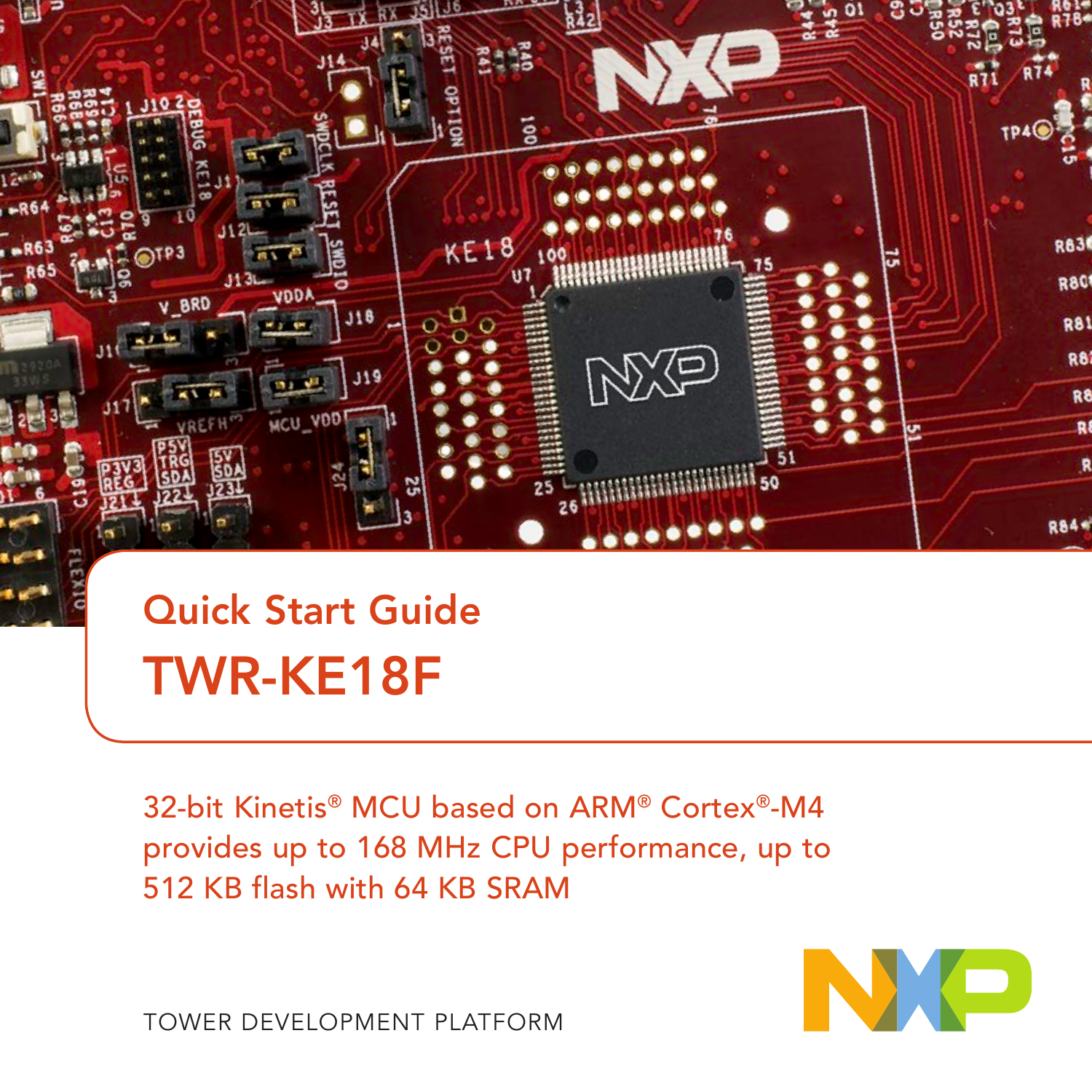### Quick Start Guide

### GET TO KNOW THE TWR-KE18F BOARD



Figure 1: Front Side of TWR-KE18F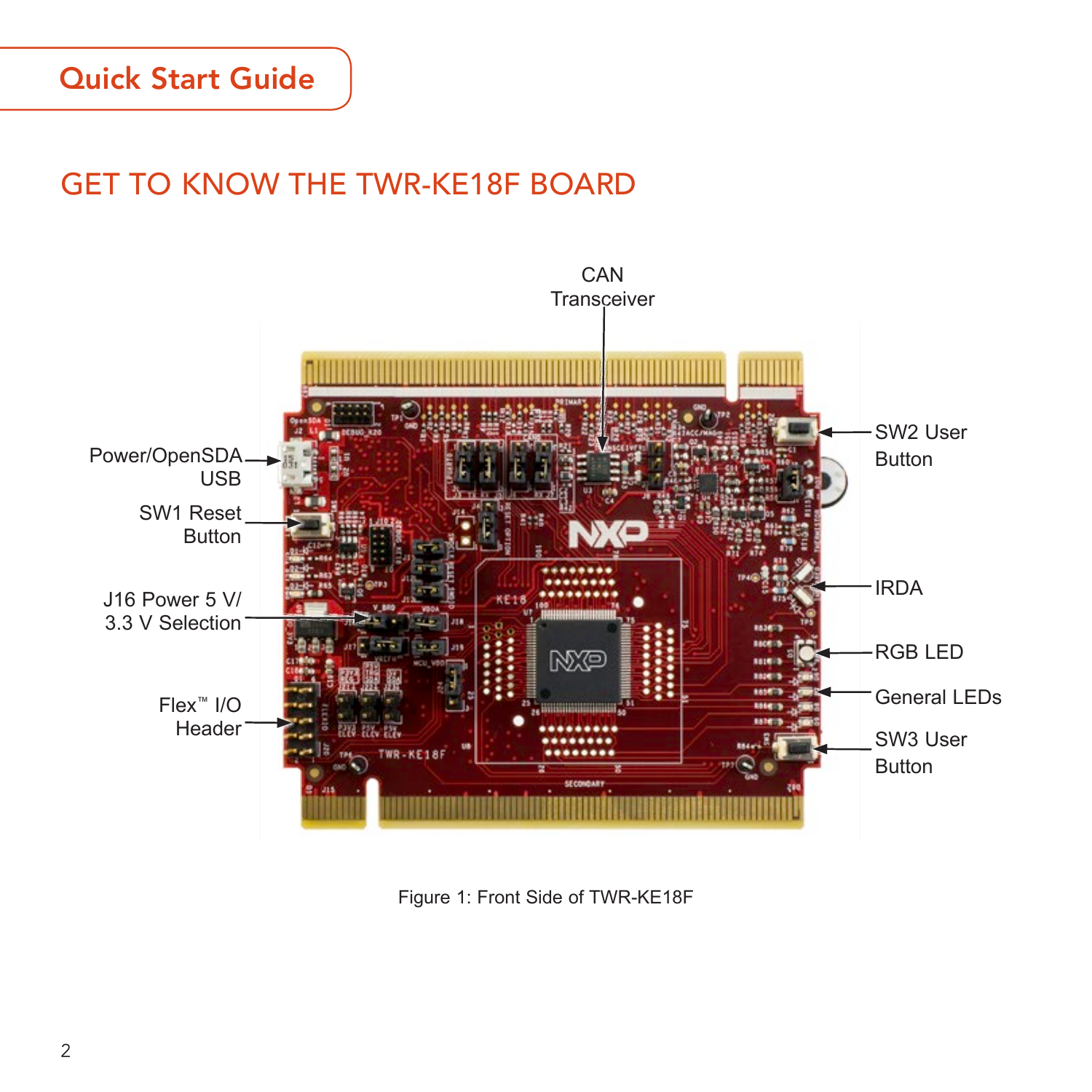#### www.nxp.com



Figure 2: Back Side of TWR-KE18F



### TWR-KE18F NXP® TOWER® SYSTEM

The TWR-KE18F MCU module is designed to work either in standalone mode or as part of the NXP Tower System, a modular development platform that enables rapid prototyping and tool re-use through reconfigurable hardware. Begin constructing your Tower System today by visiting www.nxp.com/Tower for additional Tower System MCU modules and compatible peripherals.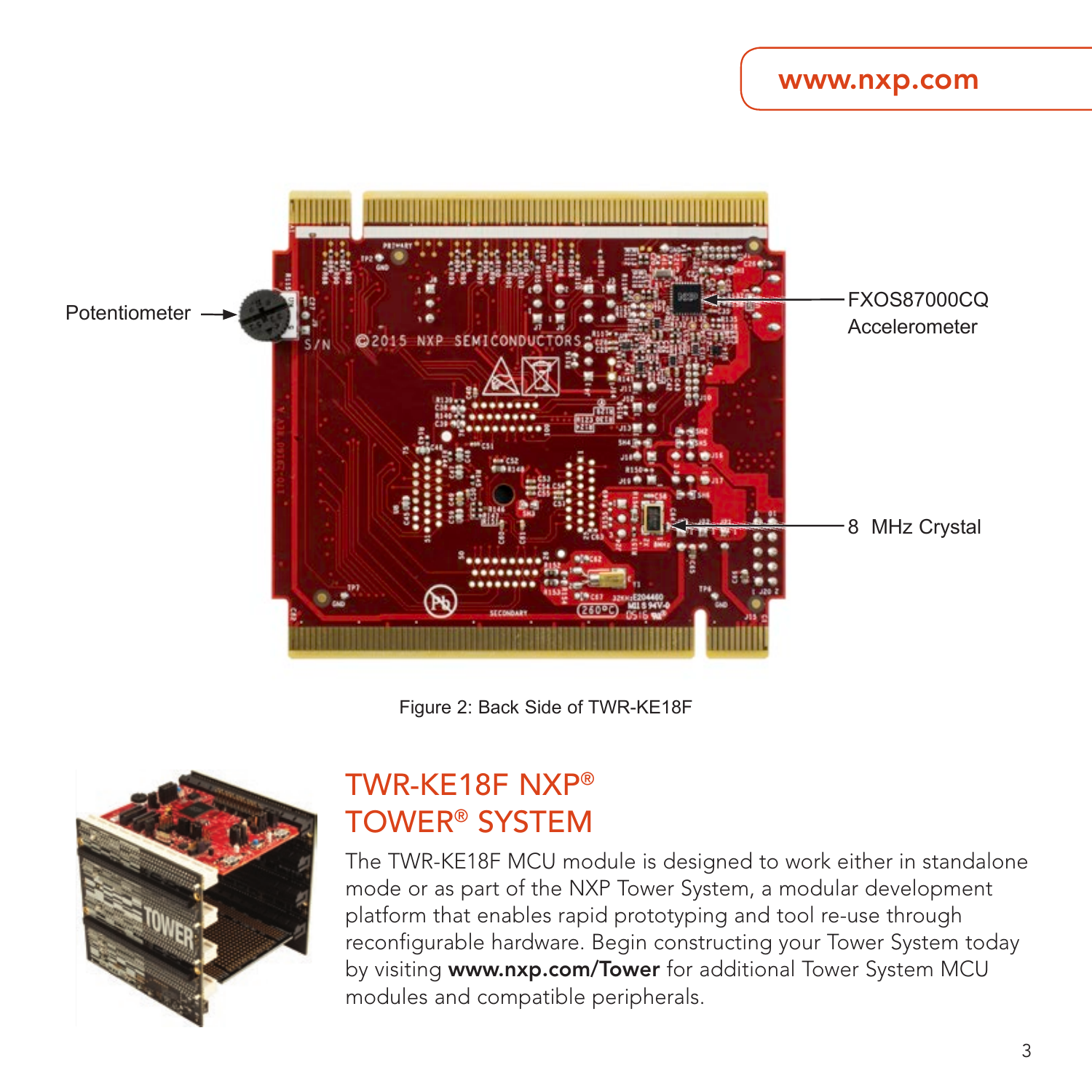### Quick Start Guide

### TWR-KE18F FEATURES

- MKE18F512VLL16 MCU (168 MHz core clock, 512 KB flash, 64 KB RAM, 100 LQFP package)
- Tower-compatible processor board
- Onboard debug circuit: K20DX128VFM5 (OpenSDA) with virtual serial port
- Four user-controlled status LEDs and one RGB LED
- Two mechanical push buttons and one reset button
- I/O headers for easy access to MCU I/O pins
- Thermistors and potentiometer
- FXOS8700CQ 3D accelerometer + 3D magnetometer
- Board power select with 3.3 V or 5 V MCU operation
- Infrared port communication
- CAN transceiver
- Flex™ I/O header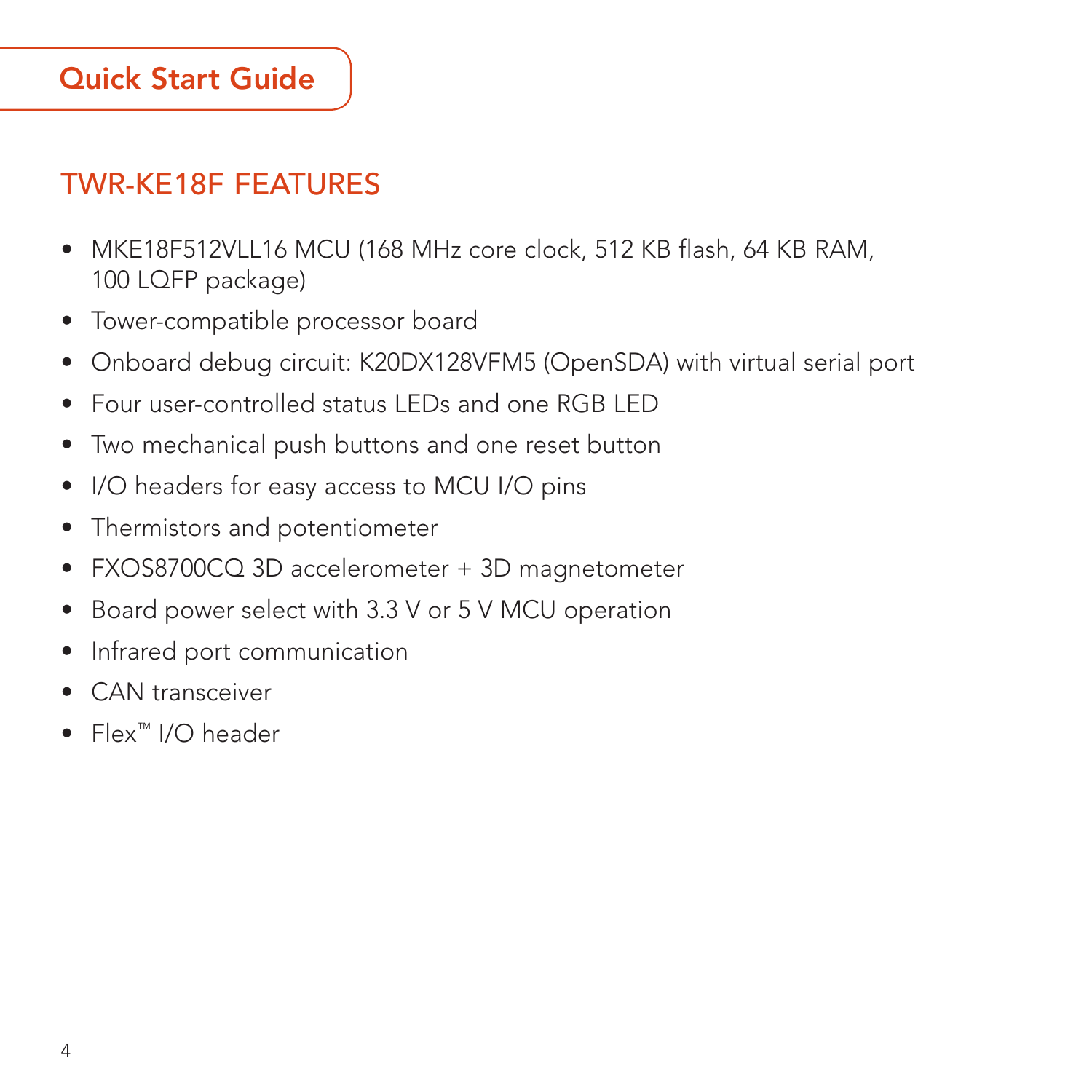### STEP-RY-STEP INSTRUCTIONS

In this Quick Start Guide, you will learn how to set up the TWR-KE18F board and run the included demonstrated software. For more detailed information, review the user manual at www.nxp.com/TWR-KE18F.

### **Configure the** hardware

Connect one end of the USB cable to the PC and the other end to the Power/ OpenSDA micro-B connector on the TWR-KE18F board. Allow the PC to automatically configure the USB drivers if needed.



## 2 Run the Quick<br>2 Start demo

The RGB LED on the board, D5 will gradually illuminate as the board is tilted. When rotated around the accelerometer's x-axis the red LED will illuminate. Similarly, the green LED will gradually illuminate as rotated around the y-axis.

# 3 Download Software



Download installation software and documentation under "Jump Start Your Design"

at www.nxp.com/TWR-KE18F.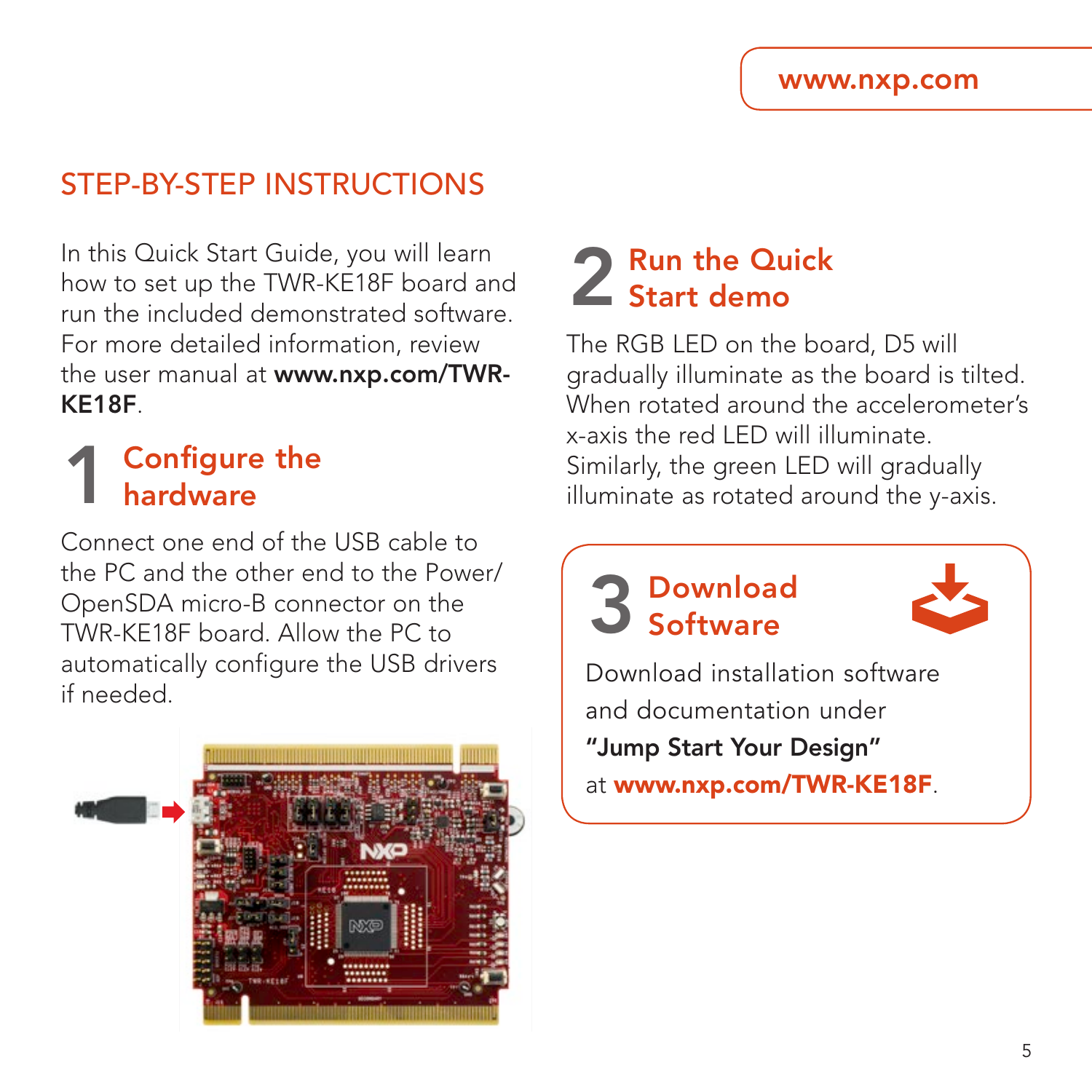### TWR-KE18F JUMPER OPTIONS

| <b>JUMPER</b>  | <b>OPTION</b>                        | <b>SETTING</b> | <b>DESCRIPTION</b>                                                |
|----------------|--------------------------------------|----------------|-------------------------------------------------------------------|
| J3             | <b>UART TX selection</b>             | $1 - 2$        | Connect to Elevator UART TX                                       |
|                |                                      | $2 - 3$        | Connect to OpenSDA UART TX                                        |
| 4              | Reset selection                      | $1 - 2$        | Connect OpenSDA reset to MCU                                      |
|                |                                      | $2 - 3$        | Connect pin reset to MCU directly, when<br>OpenSDA is not powered |
| J5             | <b>UART RX selection</b>             | $1 - 2$        | Connect to Flevator UART RX                                       |
|                |                                      | $2 - 3$        | Connect to OpenSDA UART RX                                        |
| J6             | <b>CAN TX Selection</b>              | $1 - 2$        | Connect CAN transceiver to MCU CAN0<br>TX pin directly            |
|                |                                      | $2 - 3$        | Connect CAN transceiver to Elevator CAN<br>TX                     |
| J7             | <b>CAN RX Selection</b>              | $1 - 2$        | Connect CAN transceiver to MCU CANO<br>RX pin directly            |
|                |                                      | $2 - 3$        | Connect CAN transceiver to Elevator CAN<br><b>RX</b>              |
| 3 <sub>l</sub> | <b>CAN</b> transceiver<br>connection | OFF            | No connection with external board                                 |
| J9             | <b>POTENTIOMETER</b><br>enable       | ON             | Enable potentiometer                                              |
|                |                                      | OFF            | Disable potentiometer                                             |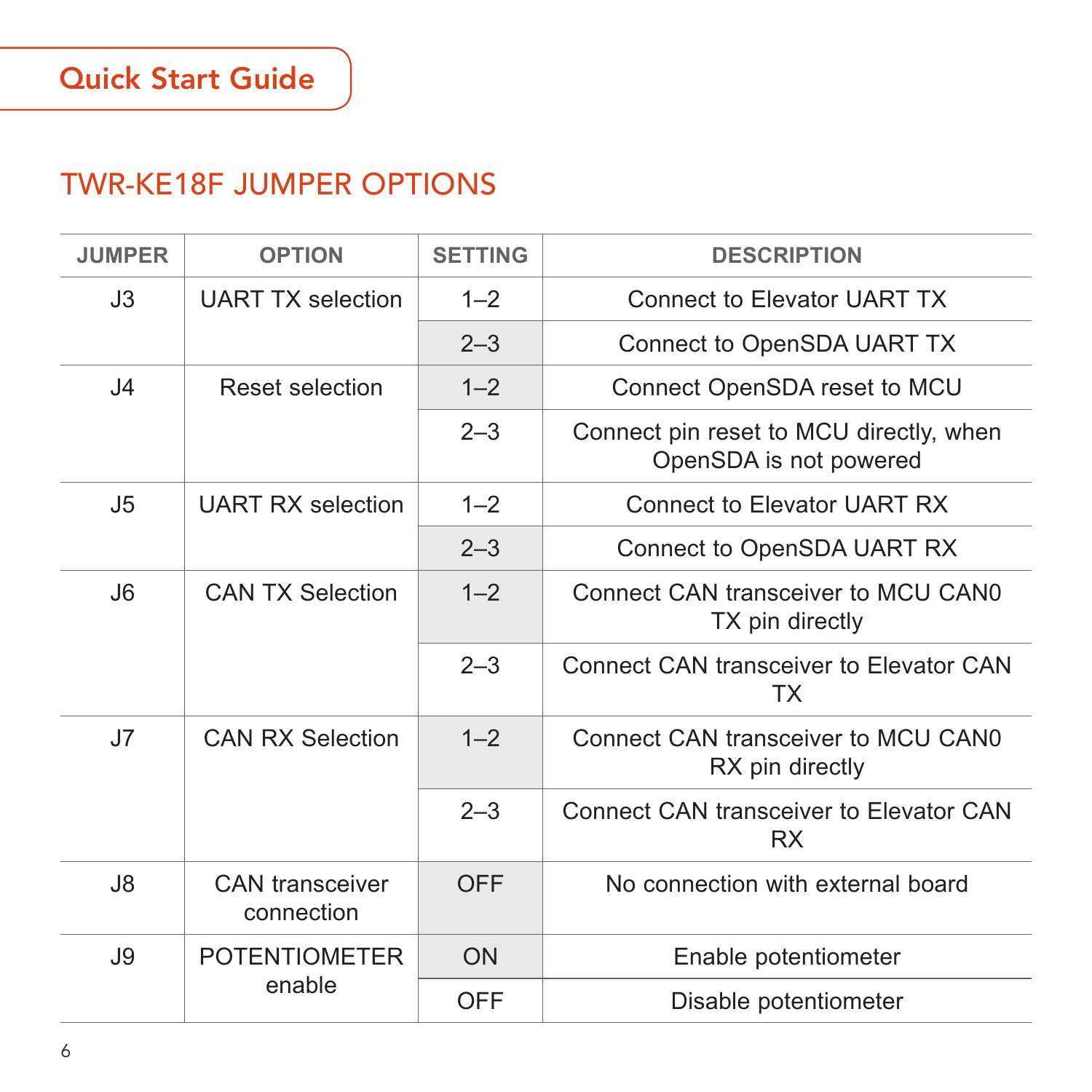### TWR-KE18F JUMPER OPTIONS (CONT.)

| <b>JUMPER</b> | <b>OPTION</b>                                             | <b>SETTING</b> | <b>DESCRIPTION</b>                                 |
|---------------|-----------------------------------------------------------|----------------|----------------------------------------------------|
| J11           | OpenSDA SWD<br>CLK connection                             | ON             | Connect SWD CLK to OpenSDA circuit                 |
|               |                                                           | OFF            | Disconnect SWD CLK to OpenSDA circuit              |
| J12           | OpenSDA SWD<br>DIO connection                             | ON             | Connect SWD DIO to OpenSDA circuit                 |
|               |                                                           | OFF            | Disconnect SWD DIO to OpenSDA circuit              |
| J13           | Reset connection                                          | ON             | Connect reset signal to MCU pin                    |
|               |                                                           | <b>OFF</b>     | Disconnect reset signal to MCU pin                 |
| J16           | Board power<br>supply selection                           | $1 - 2$        | Board voltage V BRD power from<br>OpenSDA USB, 5 V |
|               |                                                           | $2 - 3$        | Board voltage V BRD power from<br>regulator, 3.3 V |
| J17           | Upper reference<br>voltage V <sub>REFH</sub><br>selection | $1 - 2$        | $V_{BFFH}$ from 3.3 V regulator                    |
|               |                                                           | $2 - 3$        | $V_{RFFH}$ from $V_{DDA}$                          |
| J18           | Analog circuits<br>power V <sub>DDA</sub><br>connection   | ON             | Connect $V_{\text{DDA}}$ to board power V_BRD      |
|               |                                                           | OFF            | Disconnect $V_{\text{max}}$ to board power V_BRD   |
| J19           | MCU digital power<br>connection                           | ON             | Connect MCU VDD to board power<br>V BRD            |
|               |                                                           | OFF            | Disconnect MCU VDD to board power<br>V BRD         |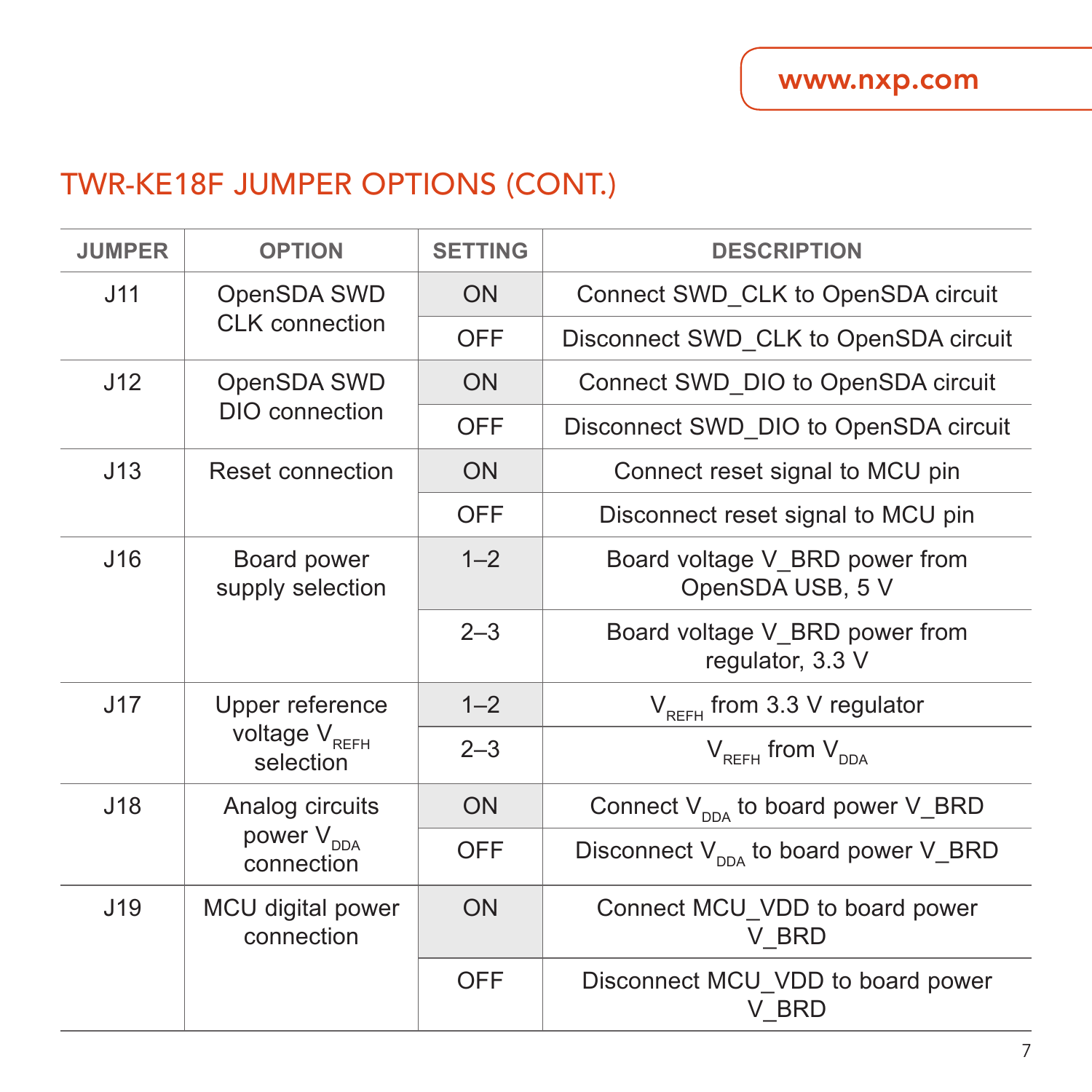### TWR-KE18F JUMPER OPTIONS (CONT.)

| <b>JUMPER</b> | <b>OPTION</b>                | <b>SETTING</b> | <b>DESCRIPTION</b>                                            |
|---------------|------------------------------|----------------|---------------------------------------------------------------|
| J21           | Elevator 3.3 V<br>connection | ON             | Connect 3.3 V regulator output to TWR<br>elevator             |
|               |                              | OFF            | Disconnect 3.3 V regulator output to TWR<br>elevator          |
| J22           | Flevator 5 V<br>connection   | ON             | Connect 5 V USB power switch output to<br><b>TWR</b> elevator |
|               |                              | <b>OFF</b>     | Disconnect 5 V USB power switch output<br>to TWR elevator     |
| J23           | Elevator 5 V<br>connection   | ON             | Connect 5 V OpenSDA input to TWR<br>elevator                  |
|               |                              | OFF            | Disconnect 5 V OpenSDA input to TWR<br>elevator               |
| J24           | External clock<br>selection  | $1 - 2$        | External 8 MHz crystal input                                  |
|               |                              | $2 - 3$        | External oscillator input to EXTAL pin<br>directly            |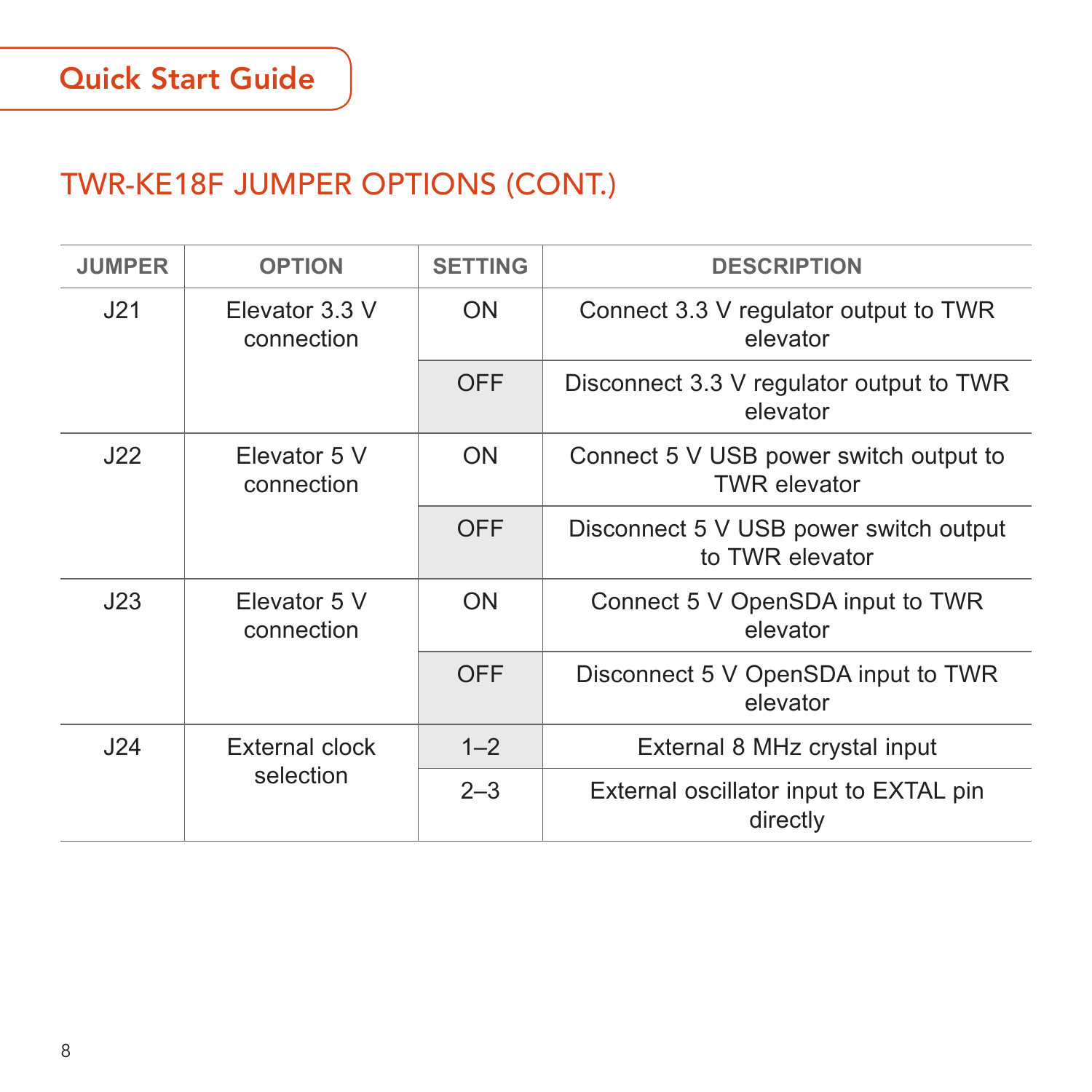www.nxp.com